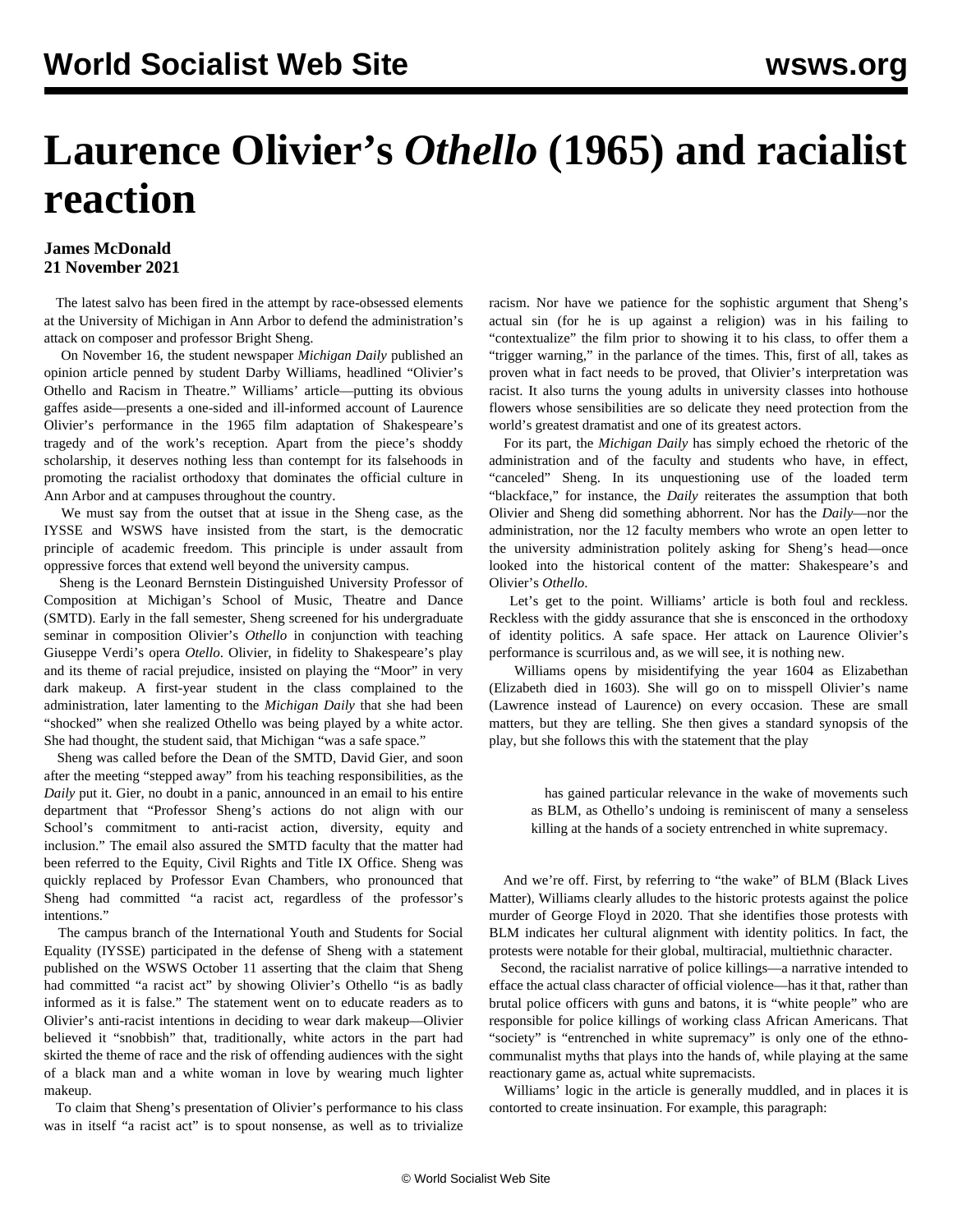Early productions of "Othello" developed concurrently with the practice of blackface, a form of theatrical makeup used predominantly by performers of non-African descent to portray a caricatured dark-skinned person of African descent. Blackface is often associated with minstrel shows in the early 19th century, which exemplified racial stereotypes in a hackneyed and often vulgar manner. The role of Othello was taken on by white actors in blackface in theatre and film through the better half of the 20th century.

 Here Williams intertwines two distinct cultural strands, performances of *Othello*, which first occurred in the opening decade of the 1600s, and the development of racist minstrelsy, and ties them together with the single term "blackface." The disingenuous and false implication is that white actors portraying Othello "exemplified racial stereotypes in a hackneyed and often vulgar manner." In fact, the classical interpretation of the play and the character is that Othello is distinguished by his nobility and dignity. It is worth mentioning that much of Williams' paragraph above is an unattributed, verbatim quotation from the Wikipedia entry for "blackface."

 Continuing her analysis, Williams incorrectly identifies Ira Aldridge as "the first Black actor to play Othello," in 1825. In fact, Aldridge was only 14 at the time of the establishment of the first black acting troupe, the African Company, in New York City in 1821, which soon after its founding performed *Othello*. According to reviewer Gary Jay Williams, in the *Shakespeare Quarterly* in 1986, a member of this company was "James Hewlett, who played Othello (and, to my knowledge, is the first black man of record to do so)." Aldridge did play Othello in London in 1825 at the age of 17.

 In any case, Williams then notes that "A few decades later" (12 to be precise) Paul Robeson became the first African American to play Othello in the US. From this history, she draws the following conclusion: "For a moment in time, black actors were able to reclaim the role in a way that honored the dignity and complexity of the tragic hero." Putting aside the falsity and anachronism of black actors' "reclaiming" the role of Othello, we must take seriously what the rest of that sentence implies.

 Few who have heard recordings of Robeson's performance of Othello can doubt that he "honored the dignity and complexity" of the role. In an interview, available on YouTube, Robeson speaks feelingly about the dignity the role held for black actors, a dignity not often available to them in the mid-20th century. But Robeson, who genuinely had to struggle for his opportunities, like all actors owed a debt to those who had come before, as those who came after were influenced by Robeson. Art does not and cannot segregate itself.

 Also, Williams seems to imply here that other actors, with whom she is clearly unfamiliar, failed to honor "the dignity and complexity of the role." Does she mean to say that every white actor in the role of Othello (including Richard Burbage, Edmund Kean, William MacCready, John Gielgud, Orson Welles, Paul Scofield, Anthony Hopkins, etc.), in one of Shakespeare's finest tragedies with some of his most beautiful poetry, approached the part as an opportunity to mock the character, and all people of African descent, with racist, minstrel-show buffoonery?

 Williams continues, "The legacy of the film and the play itself has been fraught with controversy since its very inception." We note that in this sentence Williams links the "controversy" phrase to a web page that briefly provides an informative but bland account of the play's textual history and some of the actors who played Othello down through the centuries. We are told that Burbage's performance as the first Othello was "amazing," but there is no controversy to be found on the page.

She then comes to Olivier's performance itself.

Williams links twice to the same article, Bosley Crowther's February 2,

1966 *New York Times* review of Stuart Burge's film, in support of her claim that Olivier's performance, which Crowther likens to minstrel shows, is "in short, the very antithesis of tragic masterpieces like 'Othello.'" Crowther's review of the film takes Olivier to task for his dark makeup (which Crowther calls "blackface") and for what he sees as exaggerated eye rolling in moments when Othello is in anguish or enraged. Nevertheless, he does not claim that Olivier's performance is the "antithesis" of the play. In fact, Crowther did have this to say of Olivier:

 He commands us with graphic devices—his strutting movements, his gleaming smiles, his stormy frowns, his blood-chilling muscular tensions, his howlings of anguish at the sky. And in this respect, this "Othello" is one of the boldest you'll ever see. But it never achieves full liberation from that theatrical stereo-type frame.

 It is necessary to take some time here to consider the reception Crowther's review registered in the February 20, 1966 pages of the *Times* under the headline "Arguing 'Othello.'" Actor John Pleshette, for example, saw in Olivier's performance "an exceptionally brilliant acting job."

 Roy Skodnick and a young David Denby, who would go on to become a film critic for the *New Yorker*, found Crowther's review "confused and offensive," asserting that his "American liberal sensibility" was outraged by a stereotype that "was only in Mr. Crowther's mind." They note that Crowther, "—or the sensitive American viewer as he presumptuously chooses to call himself—seems actually nauseated by a white actor playing a Negro…" Skodnick and Denby conclude by stating that Crowther wast[ed] most of his piece in needlessly defending the American Negro and the movies from constructs of his own mind." *Pace* Ms. Williams.

 Morris Glaser, who wrote an especially perceptive letter to the *Times*, opened with the observation that "Crowther's response to Laurence Olivier's makeup is, in the strictest sense of the word, superficial." Glaser noted of Crowther that, along with failing "to comment on many aspects of the film that might interest filmgoers," he also, "paradoxically, by seeing only makeup … fails to respond to a crucial element in Olivier's presentation, namely, Othello's blackness."

 Glaser asserts that "Olivier's emphasis is on the passionate frailty of Othello so that he can be seen to go mad." He closes with this insight:

 …there is, of course, Othello's blackness, which is behind all of Othello's character. How wise Olivier was to make it impossible to be unaware for a moment that Othello is black by the simplest solution. How many actors both Negro and white have we seen who play Othello with dignity only? This is the first Othello of our time who is an outsider, is frail, and who destroys himself.

 Williams asserts, perhaps because of inadequate research, that in America "audience responses ranged from indifference to discomfort and outrage. The film was shown in 51 movie theatres across the country, but screenings ceased after only two days in the theater." The implication is clearly that public "outrage" shut down the film in the US, but that simply is not the case. As Crowther himself makes clear in his review, the film was only scheduled for a run of two nights in these theaters. Olivier and his theater company, the National Theatre, had produced the film on a shoestring budget, and very little money went into marketing and distribution.

Directly contradicting Williams' contention, the Internet Shakespeare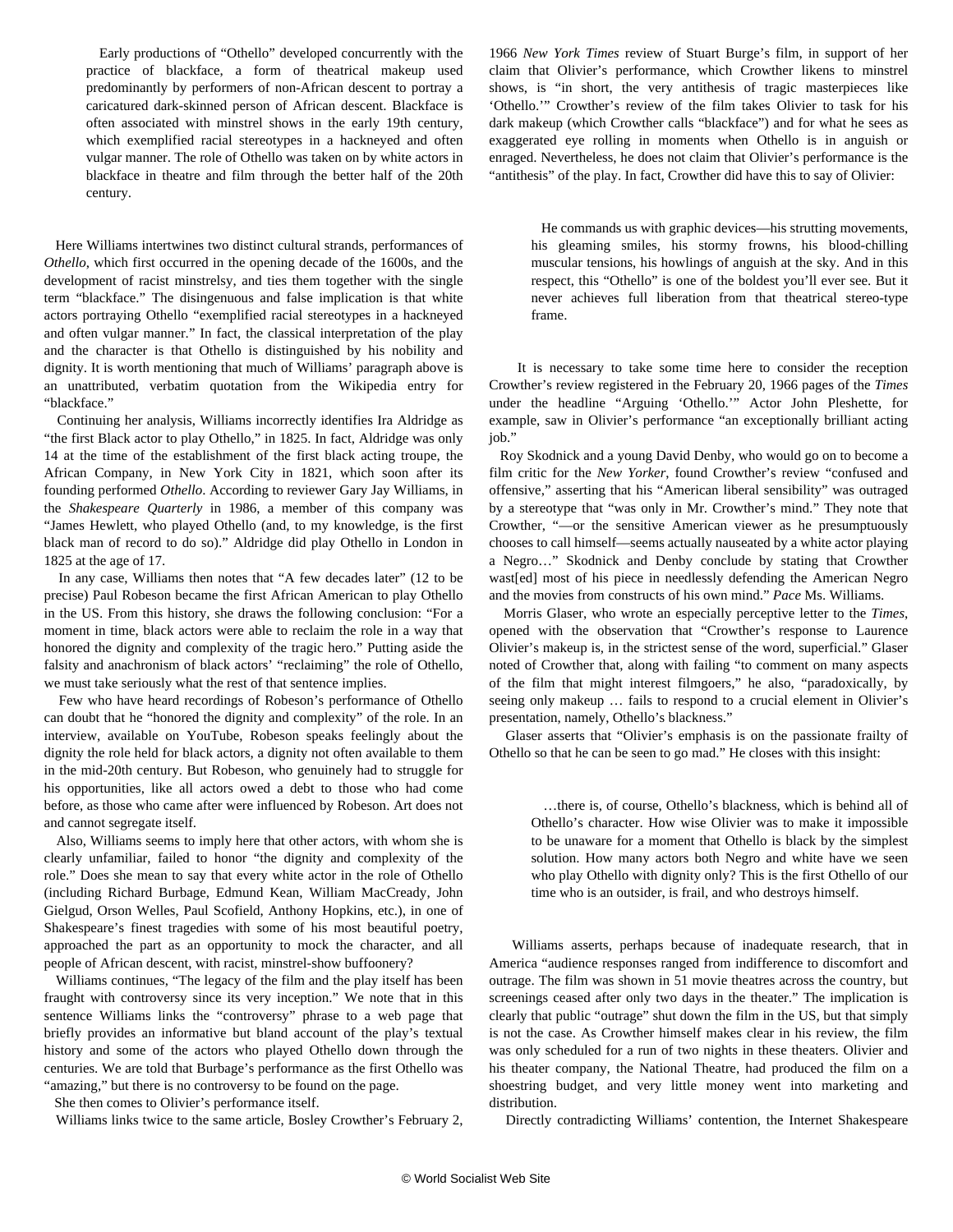Edition, sponsored by the University of Victoria in British Columbia, which in fact criticizes Olivier's "impersonation of blackness," acknowledges that Burge's film "was widely praised at the time for its ostensible authenticity and was greeted with enthusiasm by audiences." Daniel Rosenthal's *Shakespeare on Screen* comments that the film took in a "remarkable \$1.2 million in its first weekend on release in the US." According to Ultimate Movie Rankings, the 1965 *Othello* took in \$9.8 million at the domestic US box office, with an approval rating of 76 percent from reviewers. The Internet Movie Database (IMDb) ranks the film the 42nd most popular released in 1965 out of 2,987 titles. Olivier and the other three principals in the film were all nominated for Academy Awards. And for what it's worth, to this day the film earns 4.5 out of 5 stars on Amazon with 102 ratings.

 Williams hopes to persuade the reader that Olivier's *Othello* was subjected to a cold and hostile reception. She is simply wrong and, given the easy access to information, she is being dishonest.

 Before he committed *Othello* to film, Olivier presented his interpretation on the stage to great acclaim. It was because of its celebrated success on the stage that Olivier's *Othello* was preserved as a motion picture. In a review for the *New York Times* of April 22, 1964, under the headline, "Olivier Triumphant in Debut as Othello," the London correspondent reports,

 Sir Laurence Olivier took on the role of Othello tonight for the first time. It is a tremendous assumption, and it was greeted at the National Theatre with a spontaneous release of cheering.

 Of genuine interest is the fact that, in September 1965, Olivier brought his stage production of *Othello* to the Kremlin Theater in Moscow and became the first Western theatrical company to perform in that venue. In a *New York Times* review from Moscow, "Olivier and Troupe Cheered in Moscow," we read this:

 Sir Laurence Olivier and his National Theatre troupe received a ten-minute standing ovation today after a performance of *Othello*... Replying to the prolonged applause, Sir Laurence, who played the title role, said in well-accented Russian: "Comrades, it has been our dream to play for you here in Moscow. We want to thank you for having made our dream so beautiful."

 (Terry Coleman, an Olivier biographer, noted that the Soviet audience "surged forward en masse in its enthusiasm. Hundreds from the dress circle came down to the orchestra to add to the crush." Coleman pointed out that *Othello* was "the best known of Shakespeare's plays" in the USSR and that the audience at Olivier's performance "knew its Shakespeare so well that it had been able to follow *Othello* in English.")

 Influential critic Pauline Kael, then writing for *McCall*'s, observed that *Othello* with Olivier "is a filmed record of the theatrical production; it would be our loss if we waited for posterity to discover it" and that this "*Othello* is history already; it's something to remember." Critic Andrew Sarris in the *Village Voice* raised the issue of Olivier's "startling" makeup and offered aesthetic criticisms of Burge's film. "However," Sarris went on, "I never expect to see a more emotionally effective Othello despite all my reservations about Olivier's interpretation," and later referred to "Olivier's sinuous subtlety and devoted detailedness that soar to the highest reaches of acting as an art."

 In an October 1973 article in the journal *Literature/Film*, "Olivier and the Realistic *Othello*," James E. Fisher argued that the film "In its essentials, … amounts to a great Othello." Fisher also cited a comment by Olivier in a *Life* magazine interview:

 Othello has pretty much always been played as a truly noble man who who was overjealous, overgullible. But the director, John Dexter, and I have come together on the idea that he was only a goodish fellow who had merely fixed the earmark of nobility on himself. And the tragic fissure which destroys him is self-delusion.

 As an actor, Olivier clearly approached the role of Othello with great thought and care. Williams refers to Olivier's autobiography, in which the actor "goes into excruciating detail about the specificities of embodying the role." Yet she is then able to turn around and assert that "Olivier's mannerisms seem to be informed solely by his own racist preconceptions." In fact, Olivier may have been one of the first actors to portray Othello as a real and essentially ordinary man (in what is, after all, a domestic tragedy), as opposed to a romanticized, albeit noble, exotic.

 Williams goes still further, claiming that, of Olivier's performance, "To thespians, it's a source of humiliation and disgust." This is ignorance of the first order and must be sharply countered. We have seen the reception Olivier's stage and screen *Othello* received. Reasonable minds can disagree on the effectiveness of various choices Olivier made, and again, a university classroom is an ideal setting for such a disagreement. But to label Olivier a racist and condemn his performance as such betrays a staggering shallowness and amounts to a form of libel.

 In one stroke, however, Williams makes quite clear what drives her own assessment of Olivier's performance. We must quote the paragraph in its entirety in order to appreciate its full effect.

 Yet old habits die hard, and no production serves as greater evidence for this than Lawrence Oliviers [sic] 1965 portrayal of Othello. Olivier had garnered eight Academy Award nominations prior to his stint as Othello, including Best Actor for his portrayal of Hamlet. He is widely considered to be one of the best Shakespearean actors of all time, and the Olivier awards, recognizing excellence in London Theatre, are named in his honor. In theory, he should have hit Othello out of the park. There was simply one problem: Lawrence Olivier was white.

 One must pause. Here the "race" of the actor has become an aesthetic consideration. This cannot be tolerated. For those of Williams' generation, who have been drilled in the racialist language of identity politics, such a declaration of Olivier's "problem," unfortunately, will at least sound familiar, if not legitimate. To those who have lived through other eras, it is immediately chilling. Or should be. One thinks of the Nuremberg Laws and the ban on Jewish actors performing in German plays and Jewish theater-goers attending German theaters. One also thinks of "Whites-only" lunch counters and drinking fountains.

 Behind Williams stand the *Michigan Daily*, the University of Michigan administration, the *New York Times* with its obsessive racialism and the Democratic Party. Williams herself in the article argues for a "more inclusive" theatre and clearly believes she is promoting progressive ideas. She could not be more mistaken.

 Faculty and students, at Michigan and on campuses across the country, must stand up and insist that enough is enough. Malignant pieces like Williams' article on Olivier are only the crudest expressions of what has become an intolerably repressive culture of racialism in academia, a contemporary version of Orwell's thought police. Under assault are